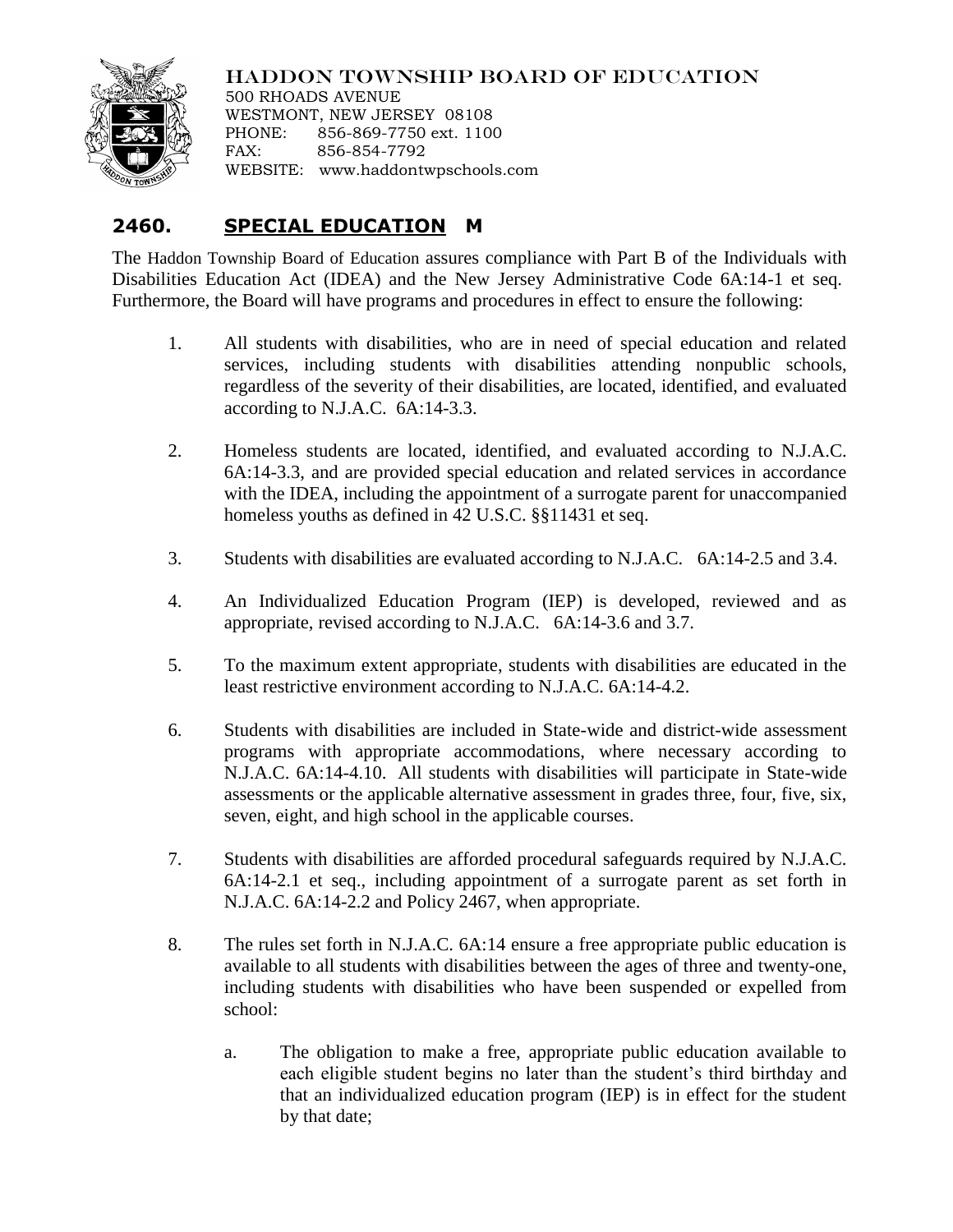- b. If a child's third birthday occurs during the summer, the child's IEP Team shall determine the date when services under the IEP will begin;
- c. A free appropriate public education is available to any student with a disability who needs special education and related services, even though the student is advancing from grade to grade;
- d. The services and placement needed by each student with a disability to receive a free, appropriate public education are based on the student's unique needs and not on the student's disability; and
- e. The services and placement needed by each student with a disability to receive a free, appropriate public education are provided in appropriate educational settings as close to the student's home as possible and, when the IEP does not describe specific restrictions, the student is educated in the school he or she would attend if not a student with a disability.
- 9. Children with disabilities participating in early intervention programs assisted under IDEA Part C who will participate in preschool programs under N.J.A.C. 6A:14 will experience a smooth transition and have an IEP developed and implemented according to N.J.A.C. 6A:14-3.3(e) and N.J.A.C. 6A:14-3.7.
- 10. Full educational opportunity to all students with disabilities is provided.
- 11. The compilation, maintenance, access to, and confidentiality of student records are in accordance with N.J.A.C. 6A:32-7.
- 12. Provision is made for the participation of students with disabilities who are placed by their parent(s) in nonpublic schools according to N.J.A.C. 6A:14-6.1 and 6.2.
- 13. Students with disabilities who are placed in private schools by the district Board are provided special education and related services at no cost to their parent(s) according to N.J.A.C. 6A:14-1.1 and N.J.A.C. 6A:14-7.5(b)3.
- 14. All personnel serving students with disabilities are highly qualified and appropriately certified and licensed, where a license is required, in accordance with State and Federal law, pursuant to N.J.A.C. 6A:14-1.2(b)13.
- 15. Pursuant to N.J.A.C. 6A:14-1.2(b)4, the in-service training needs for professional and paraprofessional staff who provide special education, general education or related services are identified and that appropriate in-service training is provided. The district Board shall maintain information to demonstrate its efforts to:
	- a. Prepare general and special education personnel with content knowledge and collaborative skills needed to meet the needs of children with disabilities;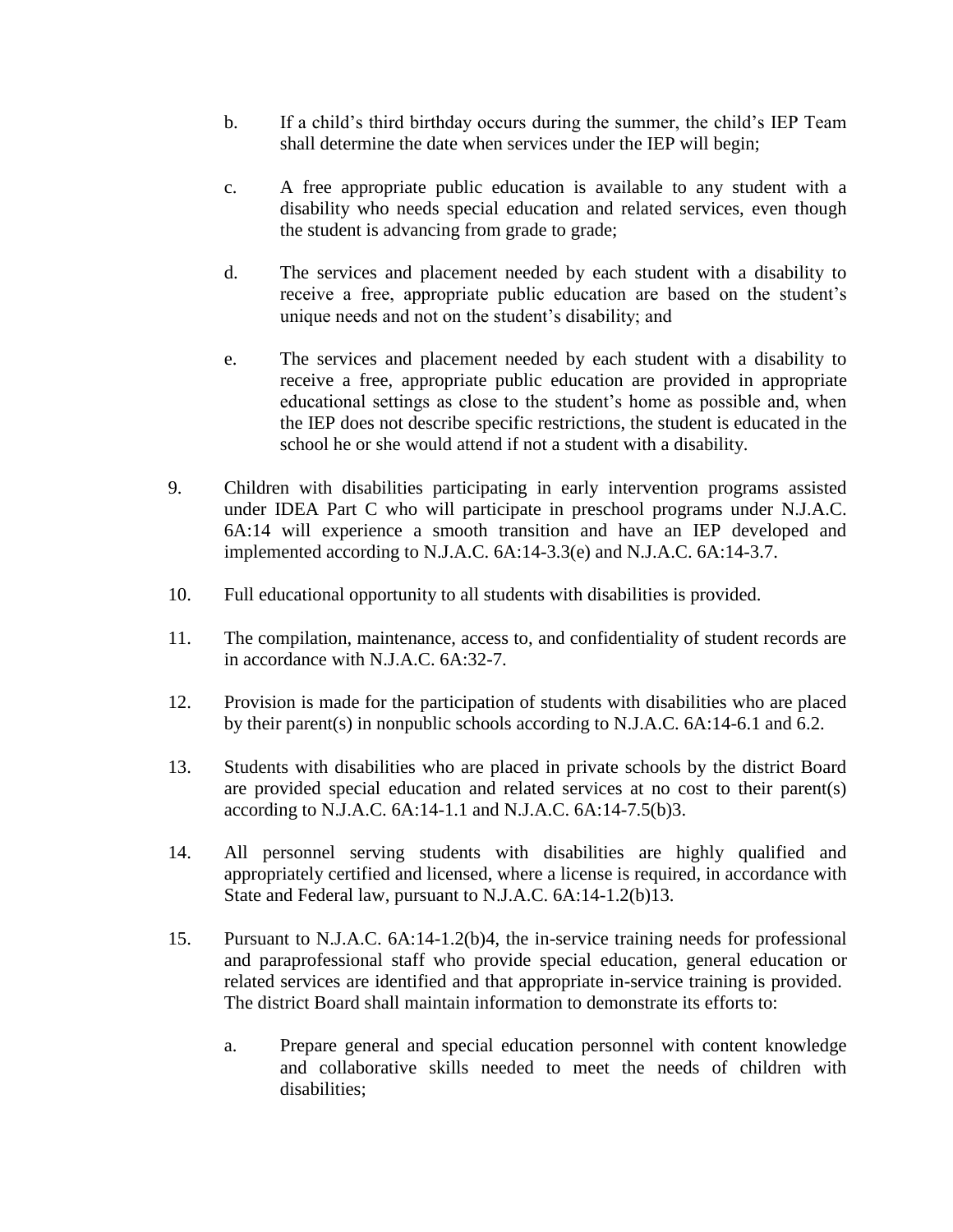- b. Enhance the ability of teachers and others to use strategies, such as behavioral interventions, to address the conduct of students with disabilities that impedes the learning of students with disabilities and others;
- c. Acquire and disseminate to teachers, administrators, school Board members, and related services personnel, significant knowledge derived from educational research and other sources and how the district will, if appropriate, adopt promising practices, materials and technology;
- d. Ensure that the in-service training is integrated to the maximum extent possible with other professional development activities; and
- e. Provide for joint training activities of parent(s) and special education, related services and general education personnel.
- 16. Instructional materials will be provided to blind or print-disabled students in a timely manner, consistent with a plan developed by the district.
- 17. For students with disabilities who are potentially eligible to receive services from the Division of Developmental Disabilities in the Department of Human Services, the district will provide, pursuant to the Developmentally Disabled Uniform Application Act, N.J.S.A. 30:4-25.10 et seq., and N.J.A.C. 6A:14-1.2(b)17, the necessary materials to the parent to apply for such services.
- 18. The school district will accept the use of electronic mail from the parent(s) to submit requests to school officials regarding referral, identification, evaluation, classification, and the provision of a free, appropriate public education. The parent(s) shall be informed by the Superintendent or designee of the procedures to access the electronic mail system. The parent(s) may not utilize electronic mail to provide written consent when the district provides written notice and seeks parental consent as required by N.J.A.C. 6A:14**-**1.2(b)18.
- 19. The school district will provide teacher aides and the appropriate general or special education teaching staff time for consultation on a regular basis as specified in each student's IEP, pursuant to N.J.A.C. 6A:14-4.5(d).
- 20. The school district has a plan in effect to establish stability in special education programming. The plan takes into account the consistency of the location, curriculum, and staffing in the provision of special education services as required by N.J.A.C. 6A:14-3.7(c)4.
- 21. The school district screens students who have exhibited one or more potential indicators of dyslexia or other reading disabilities in accordance with N.J.S.A. 18A:40-5.1 et seq. and Policy 5339.

The school district shall provide an Assurance Statement to the County Office of Education that the Board of Education has adopted the required special education policies and